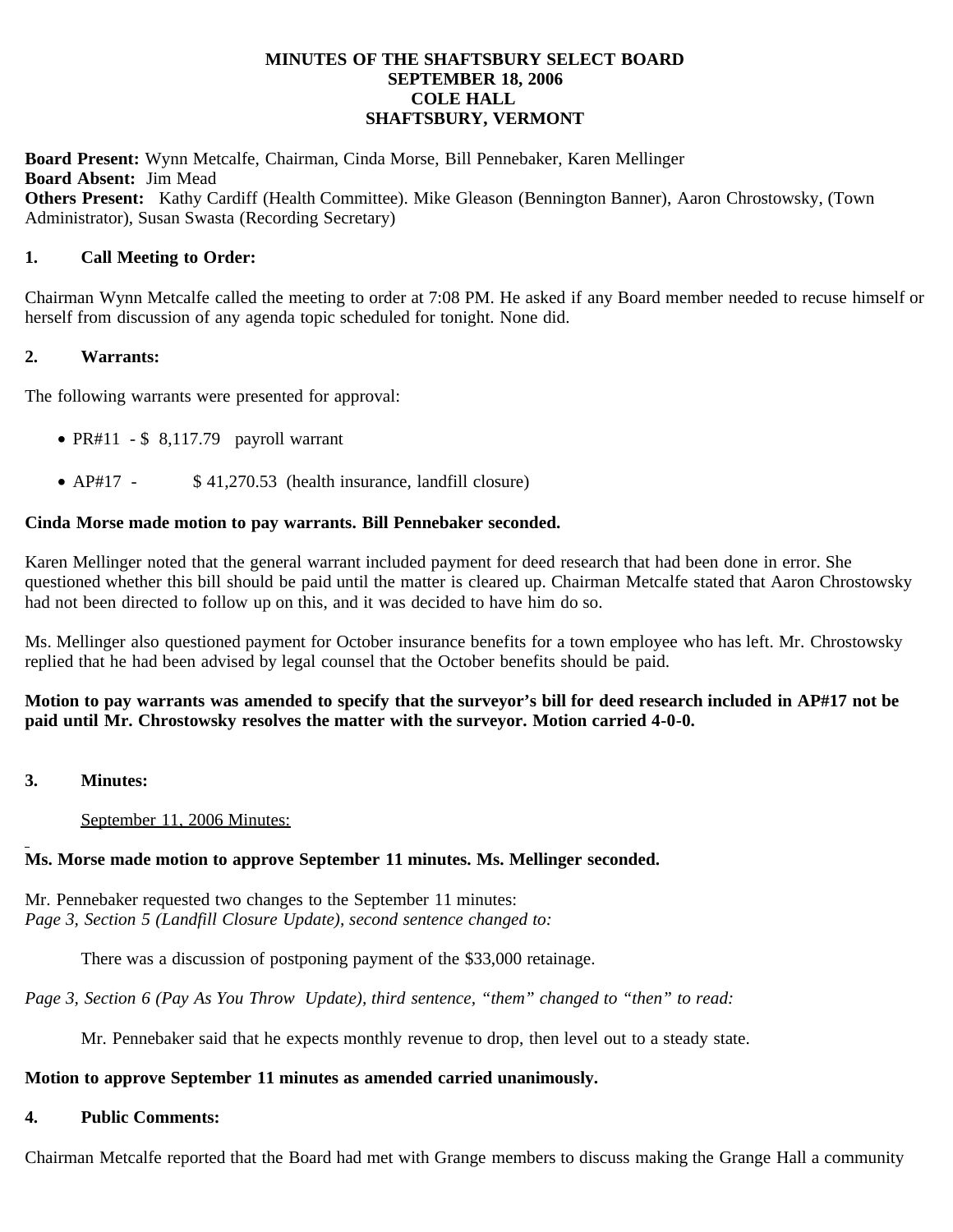facility. He invited town residents to join a committee to explore this possibility. Anyone interested may contact him.

Chairman Metcalfe announced that Hazardous Waste Day and Free Tire Day will be held Saturday, October 7 from 9:00 AM to 1:00 PM. Free Metal Week will be October 3, 5, and 7; pipes must be four feet or less in length.

Ms. Mellinger reminded residents that latex paint is not accepted as hazardous waste, but must be disposed of as regular trash. Paint remaining in cans should be dried up.

## **5. Health Committee:**

Kathy Cardiff came forward to make a Health Committee presentation. She traced the beginning of this committee to efforts by the late Charles Yoder, a trustee of public funds, to use dormant health fund monies for public benefit. The committee decided to

use the money, which amounts to about \$700 a year in interest from the health fund, for public health presentations.

October has been designated Shaftsbury Health Awareness Month, and four public presentations will be held on Thursday nights from 7:00 to 8:30 at the elementary school. The four programs will be:

 October 5 - Dave O'Brian on mental health blues; depression and seasonal affective disorder October 12 - Dianne Lamb on nutrition, including quick and healthy meals and changes in the food pyramid

October 19<sup>th</sup> - Ed Lanoue on medication interactions

October 26<sup>th</sup> - Pat Carpenter and Jennifer Thuermer on diabetes and heart disease

The Committee hopes for a sizable turnout, and all are invited. The programs will be taped by CAT-TV. Postcards on the events will go out to town residents on Friday, and there will be a public service announcement on CAT-TV. The Board thanked Ms. Cardiff and the Committee for their good work.

### **6. Landfill Closure Update:**

Mr. Pennebaker reported that there are still issues regarding finances to be resolved. He feels Reifenberg's bill for spreading compost is rather high and needs to be negotiated. He detailed the costs, which total about \$15,000. The hauling cost was agreed to, but the labor cost seems questionable. Mr. Pennebaker noted that \$22,000 was still saved on topsoil, and that this should be a negotiable number.

The contractor's charges for covering an additional area, discussed at the last meeting, still need to be resolved. Mr. Chrostowsky stated that John Endres has not yet completed the survey to determine the total area covered, and Mr. Pennebaker emphasized that this survey is needed as soon as possible. Mr. Chrostowsky has emailed Reifenberg in order to set up a meeting on these issues.

Mr. Pennebaker reported that he and Mr. Chrostowsky had met with the state on transfer station recertification. They had thought that it would be possible to fast track the process by using the short form, but were told that the long form must be used because the landfill was just closed. Mr. Pennebaker stated that it is essential that this be completed by the end of the month.

Ms. Morse asked if technical help is needed to complete the long recertification form. Mr. Chrostowsky replied that he does not think this is necessary because he received a good template and information and anticipates completing a draft by Friday. He stated that technical information is not required. Mr. Pennebaker will be the Board liaison with Mr. Chrostowsky on completing the form.

Mr. Pennebaker reported that all four methane wells on the landfill now read at above LEL (lower explosive level). Because the measuring device does not give specific levels, he cannot get quantitative readings, so cannot tell how high levels actually are, or in what direction they are moving.

Mr. Chrostowsky stated that he has been informed by Buzz Surwilo that the town has three weeks to put a remediation plan in place for the methane wells. Mr. Surwilo told him that any competent engineer could develop a satisfactory plan. Mr.